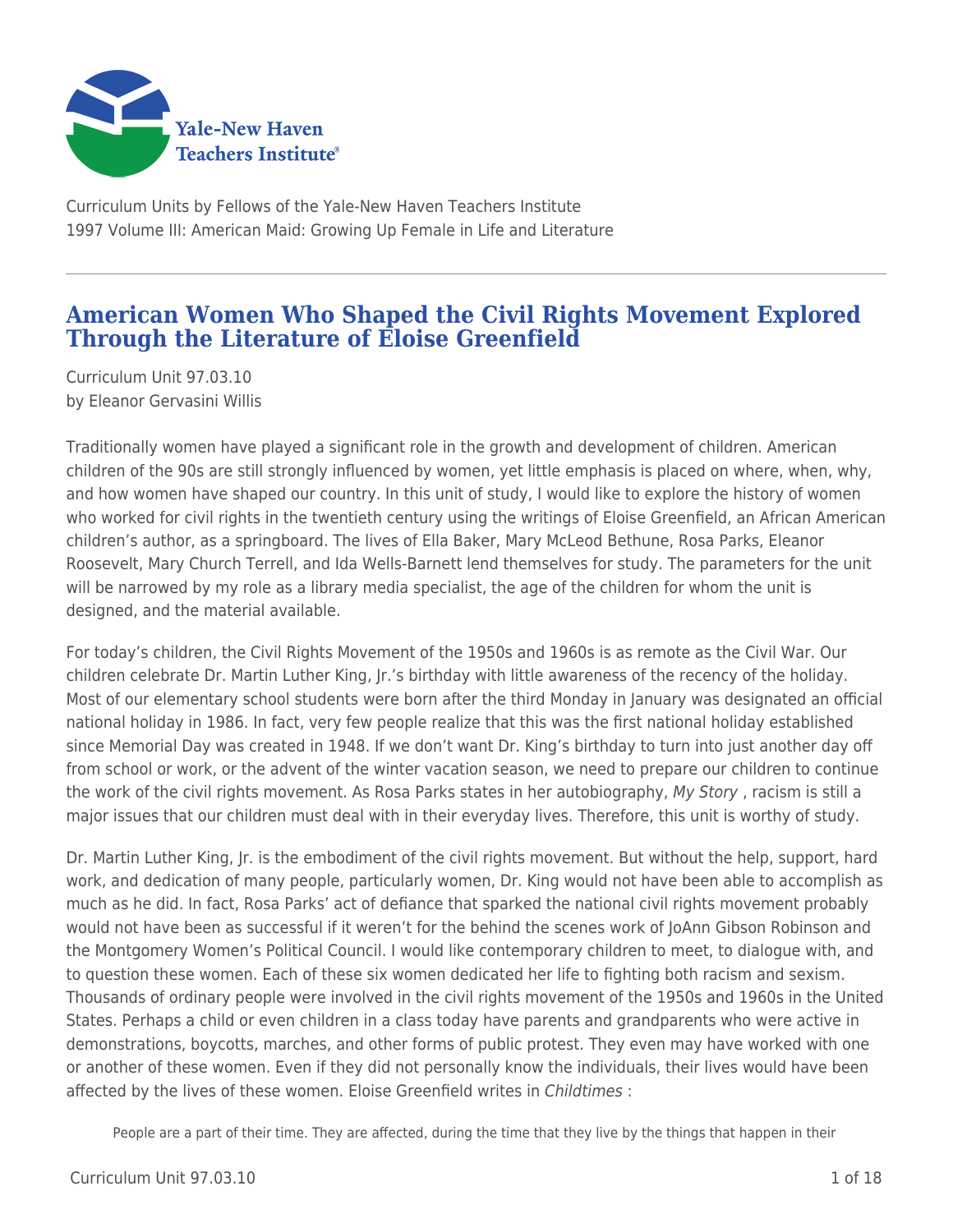world. Big things and small things. A war, an invention such as radio or television, a birthday party, a kiss. All of these help to shape the present and the future. If we could know more about our ancestors, about the experiences they had when they were children, and after they had grown up, too, we would know much more about what has shaped us and our world.(1)

The question that arises is how do we, as educators, bring these women's lives to very young children.

The criteria used in selecting these particular women were very simple. All of the women lived and worked for the civil rights movement in this century. Four of the six women were born in nineteenth century but five of them died in this century: Wells-Barnett in 1931; Terrell in 1954; Bethune in 1955; Roosevelt in 1962; Baker in 1986; Parks is still alive. There are also some common threads that weave their way through each of these women's lives. They all valued education, not just formal schooling but a love of learning making them truly life long learners. Each woman kept her mind open to new possibilities and each cared deeply about people. Also, there are multiple biographies of these women written on an elementary level. The lowest reading level of biographies that I have located is for second graders. Some however, could be appropriately read aloud to younger children, particularly two by Greenfield, Mary McLeod Bethune and Rosa Parks. Before we can introduce very young children in kindergarten and first grade to biographies and complicated social issues we must prepare them. There are a number of authors who have written picture books that introduce complicated human emotions that can provide an introduction to both movements. Lucille Clifton, Irene Smalls, and Eloise Greenfield are just a few children's authors who have produced a body of children's literature that could be used effectively. Even though I have selected Eloise Greenfield's writing for this paper, I wouldn't hesitate to incorporate Clifton's or Small's works.

Eloise Greenfield is a special person. Her writings are dedicated to making children aware of the wisdom and support older people can offer. Her adventure stories , for example, are not action ones but personal ones that will have a deep meaning for the main character. Ms. Greenfield was born May 17, 1929, in Parmele, North Carolina. At a very early age, her family migrated to Washington, D.C. where Ms. Greenfield has lived since. Through the influence of other Black writers, like Sharon Bell, Ms. Greenfield has polished her craft. Ms. Greenfield says, "Sharon talked so passionately about the need for good black books that it was contagious. Once I realized the full extent of the problem, it became urgent for me to try, along with others, to build a large collection of books for children." That is what Ms. Greenfield has done, publishing over thirty titles since 1973. Ms. Greenfield's personal coming of age and maturing in the second half of the twentieth century gives her writing a natural advantage for acting as the springboard for studying the growth and development of women during this period. For contemporary six-, seven-, and eight-year olds have little understanding of the turbulent times of the civil rights movements. What external and internal forces were at work during these times that left an impression on the women who became their grandmothers and mothers? How have these forces influenced their own lives? These are factors that I would like to explore in this unit using Eloise Greenfield's writing and the lives of Baker, Bethune, Parks, Roosevelt, Terrell, and Wells-Barnett Perhaps, we as adults must first refresh our memories about these women.

Paving the path was the work accomplished by Ida Wells-Barnett and Mary Church Terrell. Both women lived in Memphis, Tennessee, as young women but it wasn't until much later that their lives would cross. Mary Church Terrell was born into the black elite of Memphis, on September 23, 1863, while Ida Wells-Barnett was born to former slaves in Holly Springs, Mississippi, on July 16, 1862. Both her parents were ardent believers in education and sent their children to school as early as possible. Unfortunately, Wells-Barnett's parents died in a yellow fever epidemic that swept through Mississippi in 1878. Having passed the teacher's exam, Ida supported her five siblings on a monthly salary of \$25. After a year of teaching in Mississippi, she took two of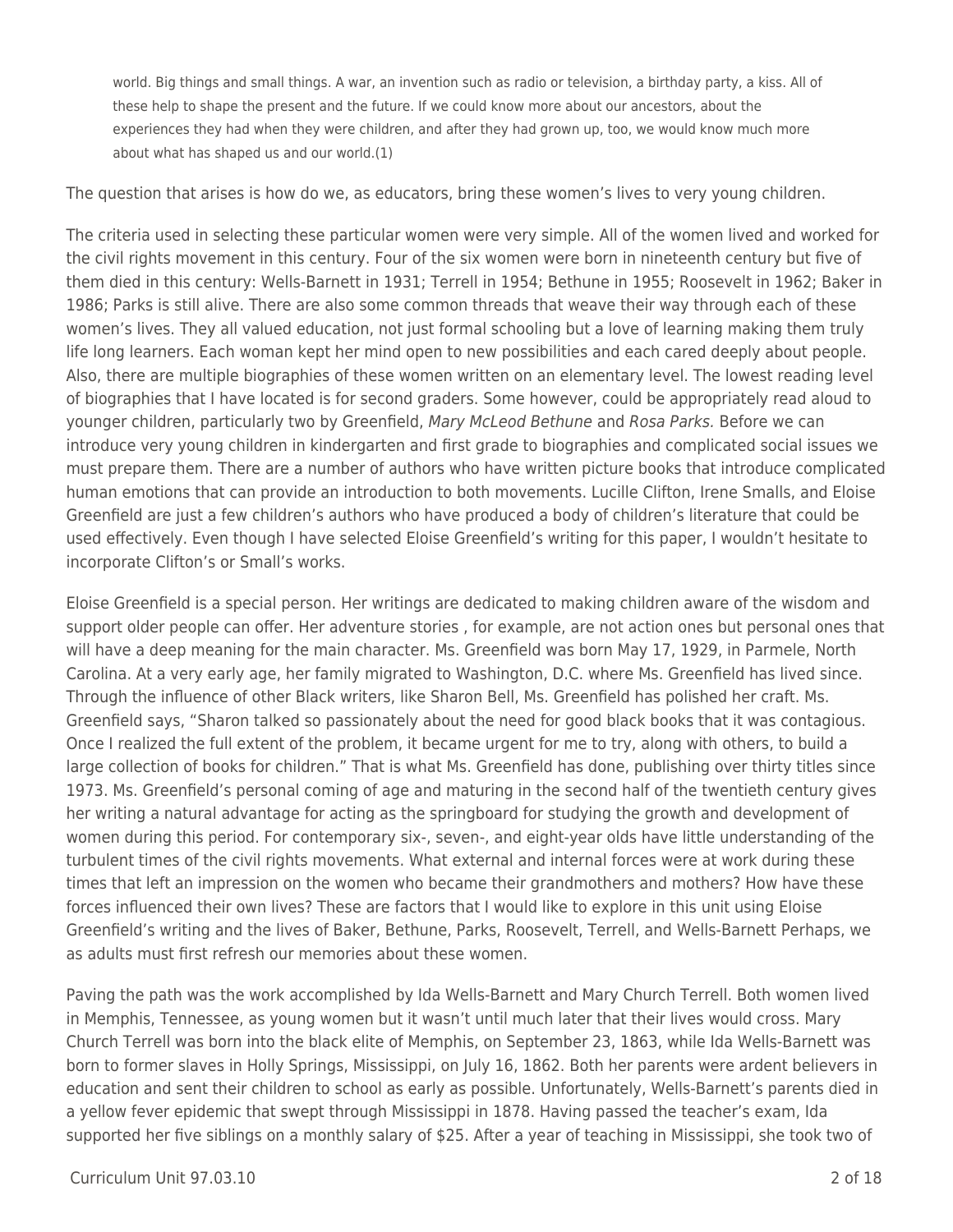the younger children to Memphis where she secured a teaching position at a higher wage. In 1884, she had her first physical encounter with Jim Crow. On a segregated train, Wells-Barnett refused to move to the segregated car and she was forcibly removed. She won a case in the local courts against the railroad but the ruling was reversed by the state supreme court.

Being an ardent reader, Wells-Barnett eventually started writing for local black newspapers. After the lynching of friends of hers, she wrote scathing articles about lynching. She concluded that lynching was a racist device for eliminating financially independent black Americans. The newspaper offices were destroyed and threats were made against Wells-Barnett's life. She moved to New York City and continued her expose of lynching. She toured Europe trying to bring international pressure to bear on the United States to end segregation. She was one of two black women to sign the call for the formation of the National Association for the Advancement of Colored People in 1909. Later she broke with it because of its predominantly white board and its timid stance when confronting racial issues. Ida Wells-Barnett believed agitation, activism, and protest were the only means of change in the United States. She was one of the first black leaders to link the oppression and exploitation of African Americans to white economic opportunity. She believed that black citizens had to organize themselves and take the lead in fighting for their own independence. Her death in 1931 came a little too early to see the fruition of her work.

Mary Church Terrell on the other hand led a very different life from Wells- Barnett but came to the same conclusions. Not encountering racism until she was sent to school in Ohio, Terrell resolved to excel academically to prove the abilities of African Americans especially black women. After graduating from Oberlin College in 1884, Terrell moved back home to Memphis with her father. He expected his well-educated and talented daughter to be a social hostess until she married. After only a year, Terrell accepted a teaching position at Wilberforce University in Ohio and then at M Street Colored High School in Washington, D.C. It was here that she met Robert Heberton Terrell, the only colored graduate of Harvard University in 1884. They were married in 1888 and were together until Robert's death in 1925.

Between 1888 and 1896, Terrell was faced with two major decisions. First, as an intellectual, she had to decide whether to remain in the United States, where she would not be judged by her abilities but by her race and gender. Second, as a woman, she had to decide whether to accept the Victorian ideal that a woman's place is in the home. At that time, married women could not teach school. Terrell decided to tour Europe. She returned to the U.S. as an advocate for racial elevation.

In 1890, Terrell spoke about black women's handicaps, that of race and gender, at the National Woman Suffrage Association convention in Washington, D.C.. She acknowledged that white women have a great handicap—that of gender to overcome but black women have a dual handicap—that of gender and race that must be addressed. Terrell worked for suffrage and interracial understanding and cooperation but her greatest contributions came in the field of the black club movement. Terrell was instrumental in forming the National Association of Colored Women and establishing socially progressive institutions such as kindergartens, day nurseries, and Mother Clubs. She began to move from an approach of black self-help to one of interracial understanding, advocating education as the way to this understanding.

By the last two decades of her life, Mary Church Terrell moved from the club movement to becoming a militant activist. Her most notable militant action was her leadership of a three-year struggle to end segregated public eating places in Washington, D.C. in the 1950s. Terrell employed picketing and boycotts to call attention to racial injustice. Her actions led to the 1953 Supreme Court decision that ruled that segregated eating facilities in Washington, D.C. were unconstitutional. Two months after the Supreme Court ruled on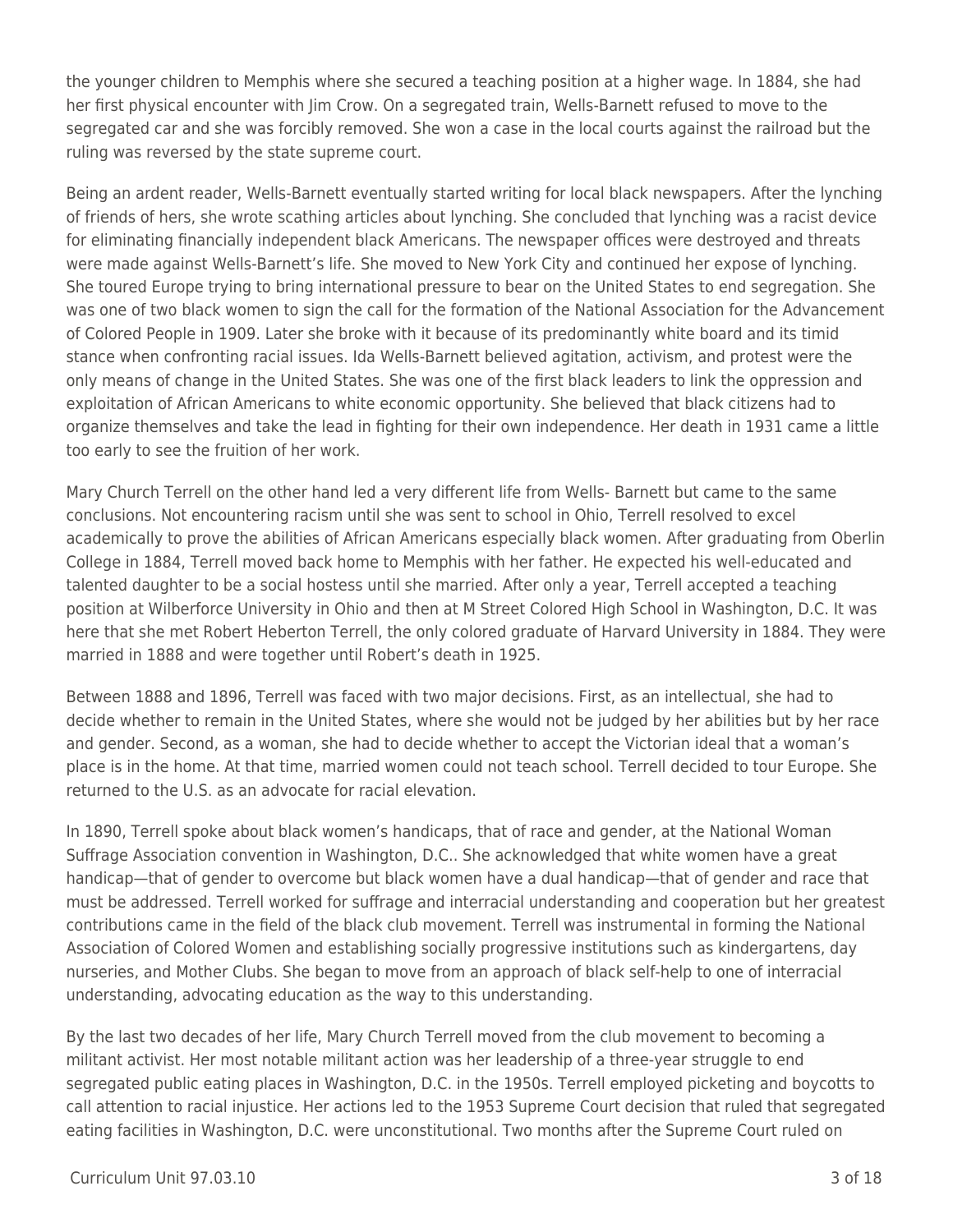Brown v. Board of Education, Mary Church Terrell died.

Mary McLeod Bethune was a contemporary of Wells-Barnett and Terrell. Their paths crossed many times, sometimes working together and sometimes not. Bethune's origins, strong Negroid looks, and personal religious faith took her along a different path.

Mary McLeod Bethune was the fifteenth child born to Patsy and Samuel McLeod but the first one to be born free. Her birth on July 10, 1875, marked a start of a new era for the McLeod family. Mary had a burning desire to learn to read but no one in her family could read because it had been against the law to teach a slave to read. When the opportunity arose, the McLeods wanted all their children to attend school but could only afford to send one, Mary. She walked five miles each way to Trinity Presbyterian Mission School where she was an excellent student, teaching family and neighbors what she had learned at night. After completing the mission school, Mary earned scholarships to Scotia Seminary in North Carolina and later to Moody Bible Institute in Chicago.

Mary's goal was to become a missionary in Africa but no one wanted a black missionary. She returned to Mayesville, South Carolina where she helped teach at Trinity Presbyterian Mission until she got a job as a teacher at Haines Institute in Augusta, Georgia. She realized that she was being called upon to be a missionary to her people in the American south.

During the next eight years, Mary married Albertus Bethune and had one son, Alburtus McLeod Bethune. But Mary wanted to start a school of her own. There were too many black children who lived in areas without schools. She wanted more black children to have an opportunity to learn.

With only \$1.50 in cash, Mrs. Bethune and her five year old son went to Daytona, Florida. There she founded the Daytona Normal and Industrial Institute for Negro Girls. Through determination and shrewd business skills, Mrs. Bethune guided the school into a fully accredited four year liberal arts college known today as Bethune-Cookman College. Along the way, Mrs. Bethune came into contact with some of America's most prominent philanthropists and industrialists. This only angered many who tried to terrorize her with the horrid antics of the Ku Klux Klan. But Mrs. Bethune's faith and determination kept her going.

In 1909, on a fund raising trip, Mrs. Bethune attended the National Association of Colored Women's conference in Hampton, Virginia. Bethune asked to address the group. After her impassioned eloquent speech, a collection was taken up for Bethune's school. Madame C.J. Walker, a black millionaire, volunteered to help direct a fund-raising campaign and Mary C. Terrell prophesied that Bethune would one day head the organization. By 1924, Terrell's prediction had proved correct. Bethune beat out Ida Wells-Barnett for the presidency.

In 1927, Bethune was the only black invited to a luncheon meeting of the National Council of Women. The meeting was held at the home of New York's Governor Franklin D. Roosevelt. When it came time to sit, a perceptible tension filled the room. Who would sit next to a black woman? The Governor's mother, Sara Roosevelt took Mrs. Bethune by the arm and led her to a seat between herself and her daughter-in-law, Eleanor Roosevelt. This was the start of a long and lasting friendship between Eleanor Roosevelt and Mary McLeod Bethune.

In 1935, Bethune founded the National Council of Negro Women "to open new doors for our young women (which) when (it) speaks, its power will be felt" and President Roosevelt appointed her to the Advisory Board of the National Youth Administration. At age sixty, Bethune was finally in a position as a college president,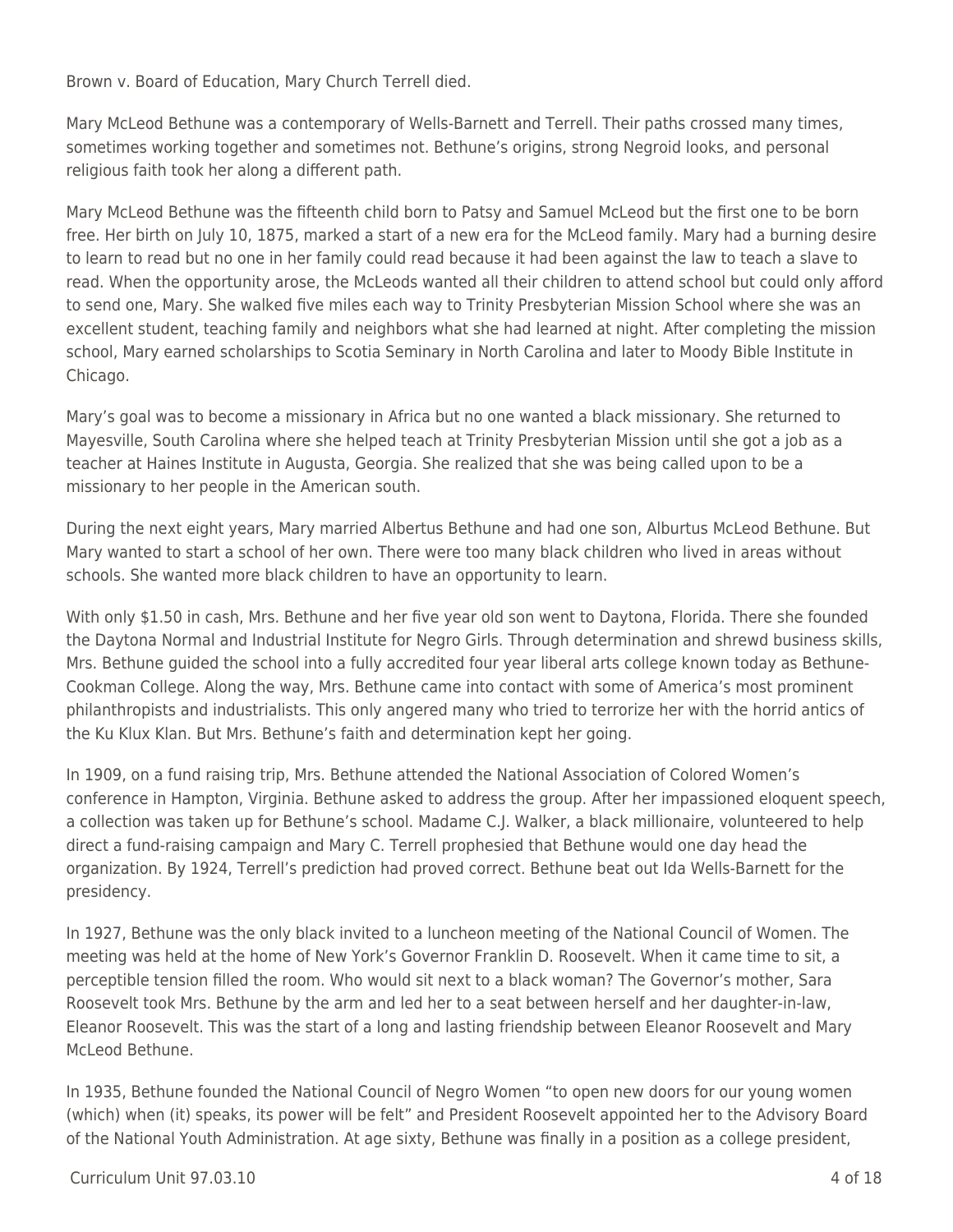national organization president, and advisor to the president of the United States to forward her four passions: race, women, education, and youth. She deftly maneuvered the administration of FDR to place these passions on the national agenda for the first time in the history of black Americans.

Mary McLeod Bethune continued working for social justice, dying shortly after the Supreme Court announced their decision in Brown v. Board of Education. She left a message that is inscribed on a statue of her in Washington, D.C. that reads, "I leave you faith, I leave you hope, I leave you love."

Eleanor Roosevelt's path to involvement in the civil rights movement was different from that of other women. After all, Mrs. Roosevelt was born into a very affluent and politically influential family and married into another. But Mrs. Roosevelt's gender, race, and economic superiority did not prevent her from becoming a key player in the fight for civil rights.

Anna Eleanor Roosevelt was born in New York City on October 11, 1884, to Anna Hall and Elliot Roosevelt. Eleanor's ordinary looks caused her mother to shun her infant. By the age of ten, Eleanor was orphaned, her mother dead of diphtheria and her father of alcoholism. Eleanor and her one surviving brother were sent to live with their Grandmother Hall who imposed harsh discipline upon her grandchildren in hopes that they wouldn't turn out like her own children. It was a sad and grim childhood.

Until Eleanor was 15, she was educated by private tutors further isolating the young girl. She was then sent to Allenswood, a private school for girls in England. There Eleanor came under the influence Mademoiselle Maire Souvestre who challenged the girls to open their minds and imaginations and to think for themselves. Mlle. Souvestre made education an exciting and exhilarating experience. All subjects were discussed and explored. Eleanor had come to Allenswood feeling "lost and very lonely" - a shy, awkward girl starved for love and approval. After three years, she left in triumph, having earned the affection and esteem of her classmates, her teachers, and her headmistress. Eleanor believed that Mlle. Souvestre's liberal mind and strong personality had changed her life.

Grandmother Hall summoned Eleanor back to New York to make her debut into society. It was a dreadful experience but two good things came from it. The first was Eleanor's active involvement in the Junior League where she experienced the deplorable conditions of Manhattan's Lower East Side which was teeming with immigrants. She tutored at the Rivington Street Settlement House. The neighborhood with its dirty crowded streets scarred Eleanor but it was the children which continued to bring her back. She also visited sweatshops where she wrote "little children of four or five" were sitting at work tables "until they dropped with fatigue." The second experience for Eleanor was her involvement with a dashing Harvard student. She fell madly in love with a distant cousin, Franklin Delano Roosevelt. They were married two years later.

For the next twenty-eight years, Eleanor was a conventional society matron: raising her six children; dealing with her husband's rising political career; forgiving her husband's affair; and nursing her husband through polio which left him cripple. Then Franklin Delano Roosevelt was elected the 32nd president of the United States. For the next twelve years, Eleanor Roosevelt became an unorthodox First Lady influencing her husband's administration in many areas. She was instrumental in FDR's integration of the armed forces and companies that held government contracts.

In 1938, Pauli Murray, a young black women, wrote to the president and sent a copy of her letter to Mrs. Roosevelt who personally answered her. This was the beginning of a long and prickly friendship. Pauli Murray never hesitated to question or to challenge Mrs. Roosevelt to do more for the American Negro. Murray wrote in her autobiography: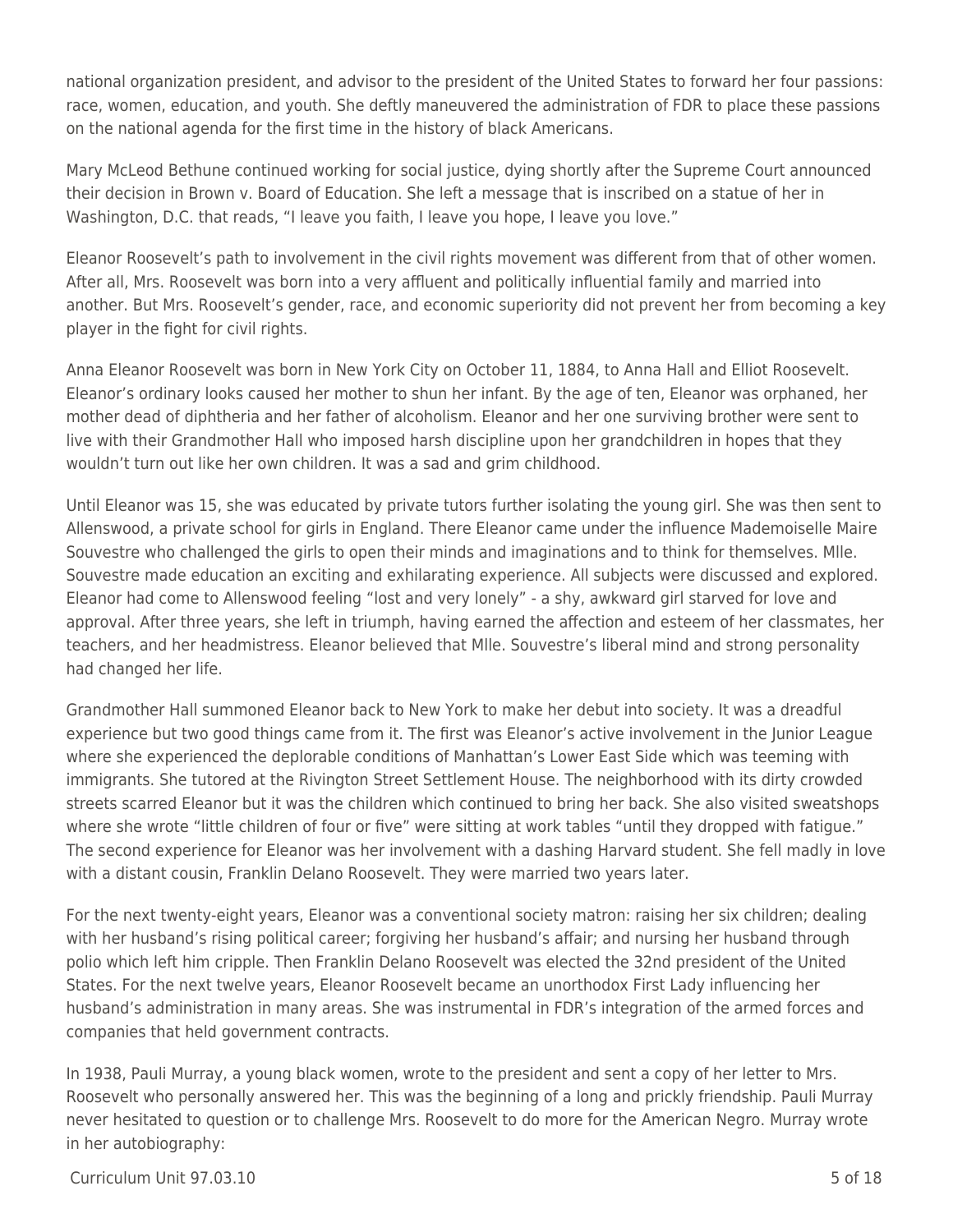In 1940 she (Mrs. Roosevelt) had not yet become fully aware of the extent to which all Negroes suffered almost daily humiliations and how bitterly we felt about these injustices. She was deeply compassionate . . . I think her gradual rise to her position as foremost champion of human rights came slowly and painfully, and that her greatness developed out of her capacity for growth through difficult experiences and from her unflinching honesty with herself and others.(2)

Eleanor Roosevelt's relationship with Mary McLeod Bethune caused quite a political ruckus in Birmingham, Alabama. Both women were attending a meeting but could not sit together because of Jim Crow. Eleanor simply picked up her chair and put it down right in the middle of the aisle separating blacks and whites.

Only a few weeks later, Eleanor took her most controversial political stance and resigned from the Daughters of the American Revolution because they would not allow the great black singer Marion Anderson to perform in their large auditorium in Washington, D.C. Mrs. Roosevelt arranged for Marion Anderson to sing in front of the Lincoln Memorial with 75,000 people lining the Mall from the Lincoln Memorial to the Washington Monument. When people protested to the President about Eleanor's actions he responded by saying, "I may be President of the United States, but I can't tell Eleanor what to do or what to think." Eleanor Roosevelt continued to work to fight injustice for all people calling national and international attention to the problems caused by segregation. Her work for the United Nations' Declaration of Human Rights kept her busy until her death in 1962.

Ella Baker has been described as a leader behind the scenes but not a leader to be ignored. Without her work and dedication many ordinary people might never have been exposed to either the civil rights or women's movements. Born on December 13, 1903, in Norfolk, Virginia, Baker grew up in Littleton, North Carolina where she knew the horrors of Jim Crow first hand. Fortunately her family saw that she learned at an early age the qualities of courage, ambition, the ability and desire to work hard, and a love of education. These are qualities that Baker relied on and utilized all her life. These same qualities are ones that we would want instilled in our children today. If children come to school with these qualities, we need to reinforce them and if they come without them we need to instill them, no matter what our personal beliefs are. Baker's family was not rich but they saw that all three children were educated. Baker graduated from Shaw University in North Carolina in 1927. The only career open to educated black women in the South at this time was teaching. Since Baker did not want to be a teacher, she moved to New York City where she discovered that again teaching was the only career open to her. Instead of teaching she became a waitress, factory worker, and newspaper reporter. The Harlem Renaissance was in full swing when Baker arrived in New York City. She found an excitement in meeting different people and being exposed to many different philosophies. Then the Great Depression forced Baker to rely on one of her earliest lessons, that is, we all must care for other people. Many people, particularly marginally employed people lost their jobs and needed help to survive. Baker worked with groups of people teaching them how to buy in bulk and share the goods. Coops were formed with Baker's help and guidance. Baker went to work for the Works Progress Administration and then for the National Association for the Advancement of Colored People. She was involved in many aspects of social change.

The NAACP had developed a reputation in some underdeveloped areas of this country as an organization that was only concerned with the middle class educated Black community. Baker traveled throughout the deep South dispelling that myth. She was an early believer in grassroots organization. She was able to communicate with all people and help them do what they felt needed doing. She aroused in people a sense of strength in numbers and in a common goal. Baker broke with the NAACP over its hierarchical leadership structure in the early 60s. She helped to organize the Southern Christian Leadership Conference and paved the way for creation of the Student Nonviolent Coordinating Committee along with organizing the Mississippi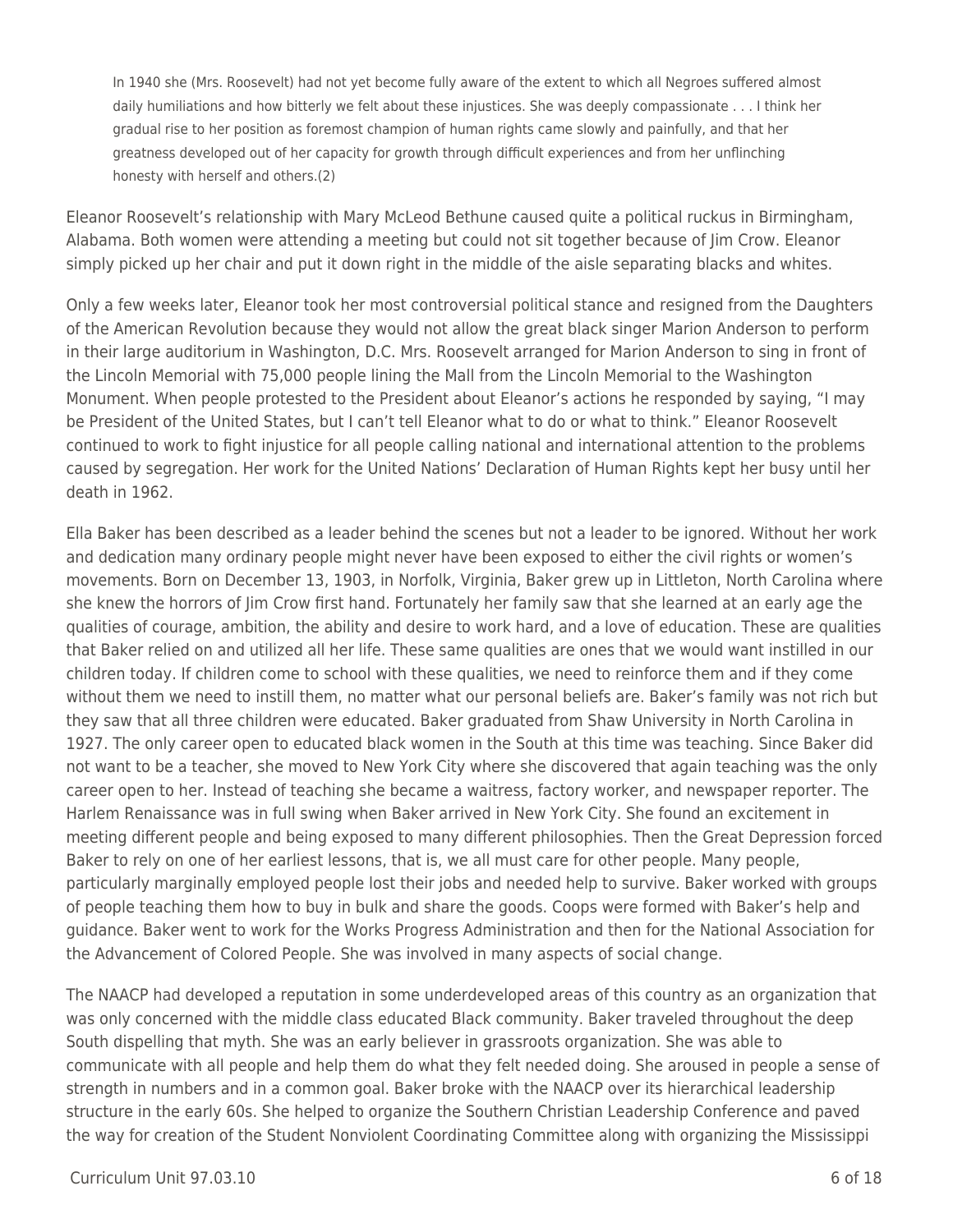Freedom Democratic Party. Anne Butler, who was a college student in 1966, has written that Baker was " a civil-rights activist," whose philosophy was "strong people do not need strong leaders that do not allow for all to participate." Baker believed in building strong people and creating harmony between members of a group. When Ella Baker died in New York City on December 13, 1986, her importance to the civil rights movement was recognized nationally. But today, when children think of the civil rights movement, they tend to only think of Dr. Martin Luther King, Jr. We as educators need to introduce our students to other strong workers like Ella Baker who contributed significantly to the civil rights movement.

Rosa Parks, the "Mother of the Civil Rights Movement", was born on February 4, 1913, in Tuskegee, Alabama. Her father, James McCauley, was a carpenter and a builder and her mother, Leona Edwards, was a teacher. Since there was a building boom in Tuskegee, at this time, Rosa's parents thought that it would be a good place to raise a family. Rosa's mother had hopes that her future children would be able to attend Tusgekee Institute but things didn't work out that way. Rosa's father's job took him away from home for long periods of time. Rosa's mother moved her two children to Pine Level, Alabama to live with her parents. Rosa's father stopped visiting them when Rosa was five years old. She did not see him again until she was a married adult. So, Rosa's mother was forced to accept a teaching position in a neighboring town where she boarded during the week. Rosa and her younger brother were basically raised by her Edwards grandparents. At this time, school for black children lasted only five months a year because they were needed in the cotton fields, while white children attended school for nine months a year. Rosa's mother realized what a disadvantage black children had, so she sacrificed to make it possible for Rosa to get extra help and continue her education. On account of Rosa's mother's ill health, Rosa was not able to graduate from high school until after her marriage to Raymond Parks in 1932.

For the next twenty-three years, Rosa Parks became more involved in fighting racial injustice. At the time of their marriage, Raymond was actively involved in seeking justice for the Scottsboro Boys. His actions were extremely risky. Whites openly accused anyone who worked to help black people of being a Communist and secretly tormented and tortured them. Raymond worked secretly and effectively with the newly formed local branch of the National Association for the Advancement of Colored People to appeal the death penalty imposed on the Scottsboro Boys. But it was not until 1950, that the last of the nine Scottsboro Boys was released on parole.

Rosa was drawn into the Montgomery Chapter of the NAACP. At her first meeting she was elected secretary because she was the only woman member. Mr. E.D. Nixon was elected president. His priority was voter registration and documentation of racial injustice. Rosa worked as a seamstress but on her lunch hours and after work she would work on NAACP projects. The Poll Tax and the Literacy Test were two great stumbling blocks to voter registration because whites could demand stiff poll taxes and not announce when the literacy test would be administered. Rosa, herself, was not able to register to vote until 1945. Her husband never registered in Alabama.

It was Rosa's active involvement with NAACP that actually led to her arrest on December 1, 1955. Seated in a colored seat on the bus, Rosa was absorbed in her thoughts about preparing for an upcoming NAACP Youth Council conference. She was not aware that the white section of the bus had filled up and the bus driver was yelling at her to stand. Aroused from her thoughts by a bullying bus driver, Rosa decided she was tired of the treatment she and other black Americans received every day of their lives. Quietly and respectfully, when the bus driver asked her if she were going to stand up, Mrs. Parks just responded, "No." The bus driver said, "Well, I'm going to have you arrested." She answered, "You may do that." Those were the only words exchanged. Mrs. Parks' quiet strength and dignity launched a boycott of the Montgomery buses for 381 days. The soft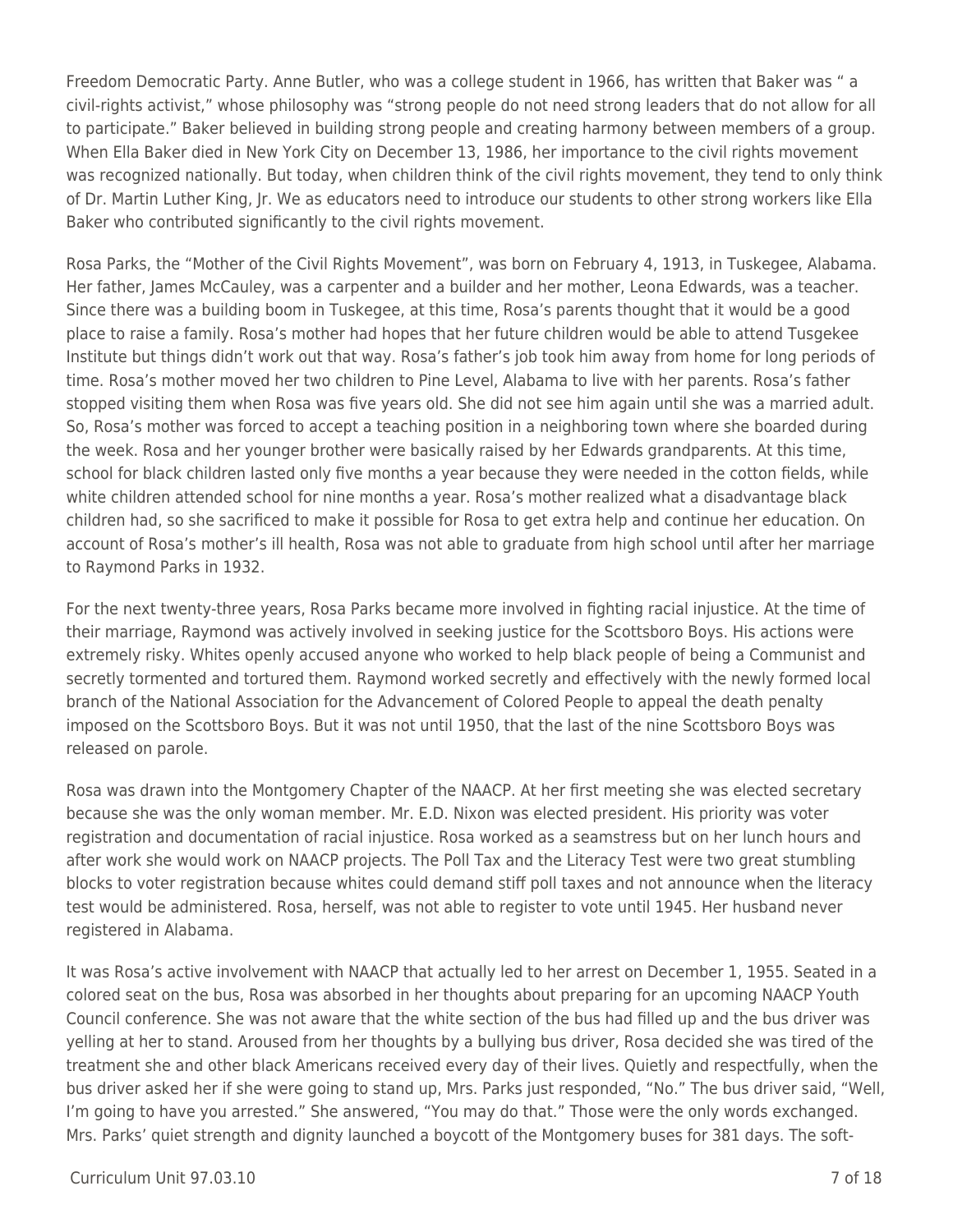spoken, mild-mannered, hardworking lady became the symbol that the Montgomery NAACP and the Women's Political Council needed to challenge the law. Rosa continued to work behind the scenes for the NAACP and the newly formed Montgomery Improvement Association under the leadership of Dr. Martin Luther King, Jr.

After the successful bus boycott, Rosa and Raymond found it difficult to continue to live in Montgomery. Whites harassed them on the telephone and refused to hire them for jobs. Rosa's brother and his family helped them relocate to Detroit where Rosa eventually worked for Congressman John Conyers until her retirement in 1988.

Raymond Parks died in 1977 and two years later her mother died. Both her husband and mother suffered from cancer. Being a caring person, Rosa nursed them both while continuing to work. She also made public appearances for numerous social issues.

In 1987, Rosa Parks and her close friend Elaine Eason-Steele cofounded the Rosa and Raymond Parks Institute for Self-Development, an after-school program for Detroit youth. The New York Times reported on June 30, 1997, that Mrs. Parks and Ms. Eason-Steele have submitted a proposal to the Detroit Board of Education to open a charter school that would be modeled after the institute and would serve 250 students in kindergarten through the 12th grade. Ms. Eason-Steele says, "Mrs. Parks is a role model that these students look up to, and they feel very honored and privileged to be in her company."

On April 11, 1996, The Seattle Times quoted Mrs. Parks, "It is time for the nation's youth to carry on the struggle for African-American social and economic progress by developing self-respect, educating themselves and nurturing their spirits. Religious faith was key to the civil rights movement King led and it's just as important today." Perhaps that is the driving force that propels 86 year old Rosa Parks to petition the Detroit Board of Education to start her own charter school.

The role of school librarian has changed drastically in the last few years. We are no longer just keepers of the books but collaborators with classroom teachers in designing, implementing, and evaluating units of study. Contemporary library media specialists are partners with teachers in implementing action research. Together we identify a problem, formulate a focus, decide on a means of collecting data, help students collect that data, analyze the data, report findings, plan improvements, and generate further questions. Classroom teachers bring knowledge of the students and content, while the library media specialist brings knowledge of resources and information skills process. Together we plan, teach, assess, and evaluate the students work. Here in New Haven, we utilize Mike Eisenberg's Big 6 model for research which teaches children to ask focused questions, to locate resources, to utilize the resources, synthesize the material, design a product, and learn to evaluate the product. The Big 6 are introduced at the kindergarten level and refined for each succeeding grade level. We start by getting the students to ask focused question and proceed to higher levels of thinking.

Kindergarten, first, and second grade teachers at Helene W. Grant School introduce picture books that stimulate further research. Working with the K-2 teachers, I will explore the fiction and nonfiction works of Eloise Greenfield. Together with the classroom teachers we will help the students formulate focused questions based on the works read. The students will use the resources of the Library Media Center and the community to answer their question(s). These resources will include both print and electronic material.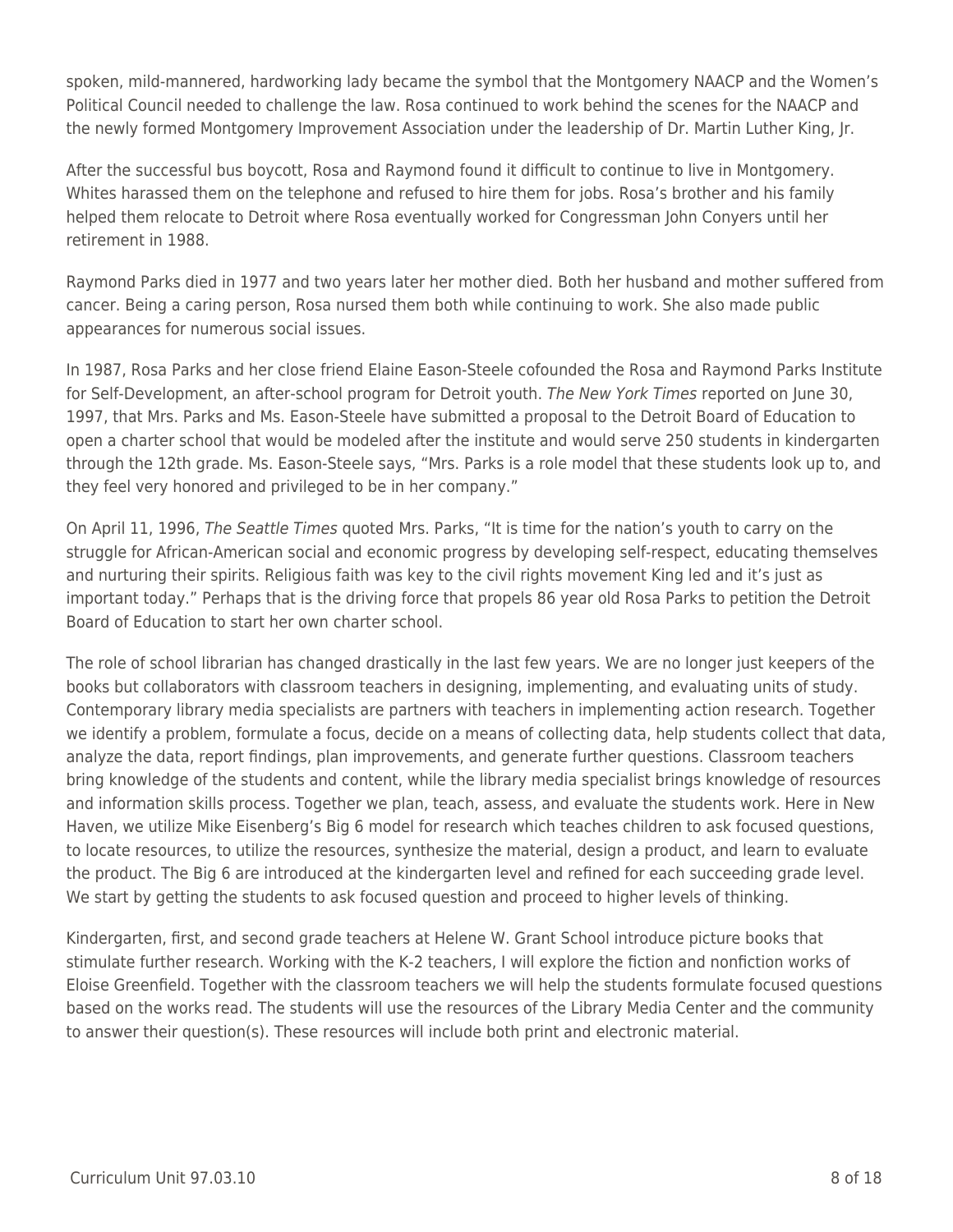# **LESSON ONE**

### *GOAL:*

To have the students realize the importance of literature as a mirror of human experience, reflecting human motives, conflicts, and values

#### *STUDENT OBJECTIVES:*

- 1. To describe the main character(s)
- 2. To compare the main character with a real person
- 3. To practice asking focused questions

### *ACTIVITY:*

- 1. Read aloud the poem, Grandma's Bones by Eloise Greenfield and then reread it.
- 2. Ask the students who the poem is about? Who is the main character?
- 3. Record the answer on a large sheet of chart paper.

4. Using the information in the poem, describe the main character. (You may need to reread the poem.)

5. List the answers on the chart paper. Here are some possible responses:

- a. Grandma grew up in the 1940s.
- b. She danced the jitterbug.
- \_\_\_\_ c. She listened to the music of Duke Ellington, Benny Carter, and Count Basie.
- d. She could spin a yoyo.

e. She could put two sticks that she called bones between her knuckles and make them beat out a rhythm.

6. From this list, is there anything that you would like to know more about?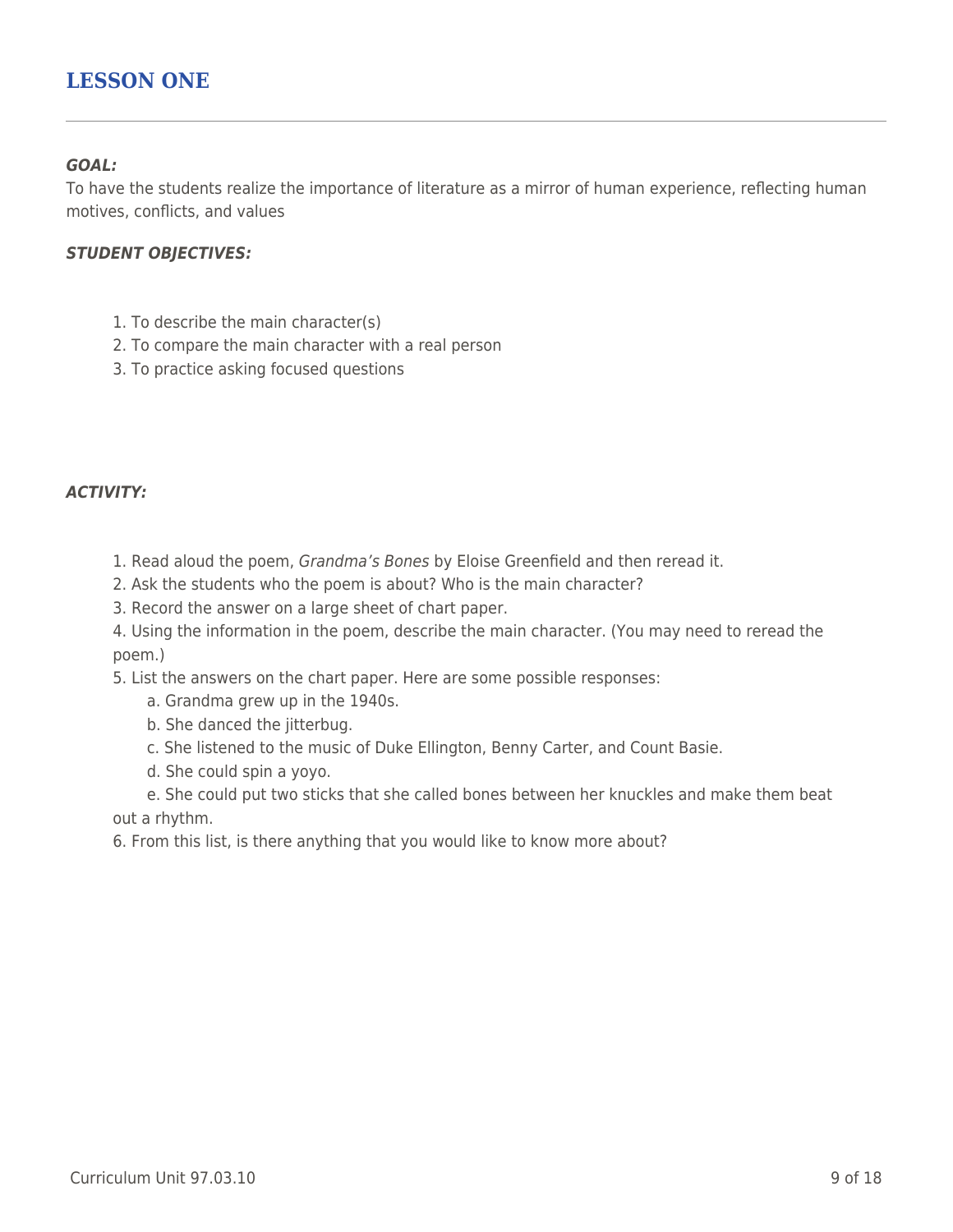- a. What were the 1940s?
- b. What is the jitterbug?
- c. Who were Duke Ellington, Benny Carter, and Count Basie?

7. Have some books, pictures, cassettes, and videos readily available to help the students answer the questions.

8. Does the main character, Grandma, remind you of anyone that you know?

9. List some of the questions that you would like to ask that person.

Possible responses:

- a. When did you grow up?
- b. Where did you live as a child?
- c. What kind of dancing did you do?
- d. What kind of music did you listen to?
- e. Was there anything important going on in the world when you were growing up?
- f. Which TV shows did you watch?
- g. What kind of food did you like?

#### *EXTENDED ACTIVITY:*

Have the students interview an older family member or friend. Borrow some photographs of the individual at different times during his/her childhood.

Help the students to scan the pictures into the computer and make a hyperstack to be used in a slide presentation entitles, "Our Grandmas."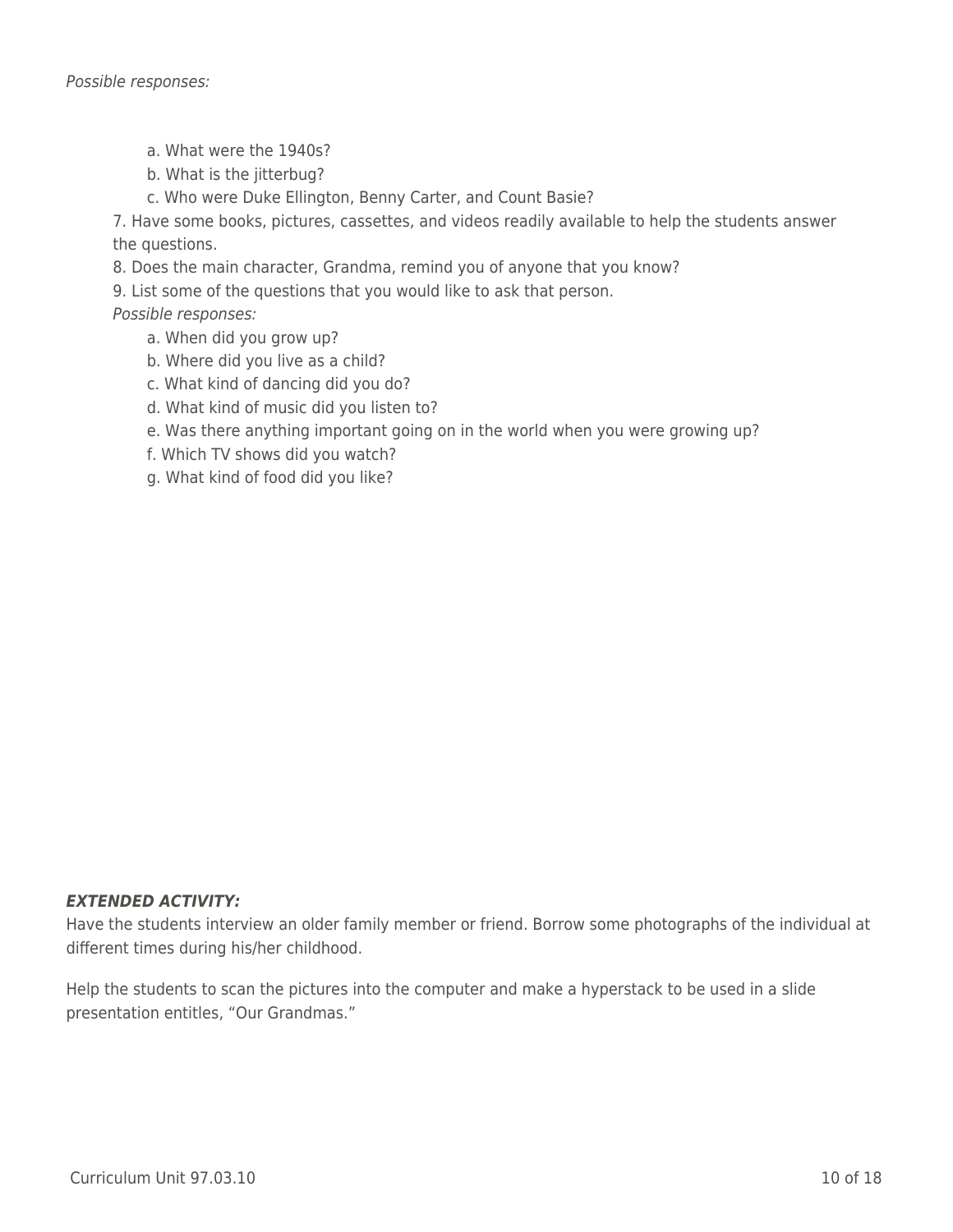### *STUDENT OBJECTIVES:*

- 1. To research life in America
- 2. To use nonfiction books to find facts
- 3. To search the Internet successfully

### *ACTIVITY:*

- 1. Read the short story, The Sad Girl , by Eloise Greenfield.
- 2. List the main characters—Nedra and Richard
- 3. When does the story take place? (in present and in the 1940s)
- 4. Compare and contrast the 1990s with the 1940s.
- 5. List the resources that could be used.
	- a. the story itself
	- b. facts from our interviews
	- \_\_\_\_ c. books
	- \_\_\_\_ d. Internet

6. List the ways that the students think that they could demonstrate the differences and similarities between the 90s and 40s.

- \_\_\_\_ a. charts
- b. pictures
- \_\_\_\_ c. dioramas
- \_\_\_\_ d. posters
- e. models
- \_\_\_\_ f. timelines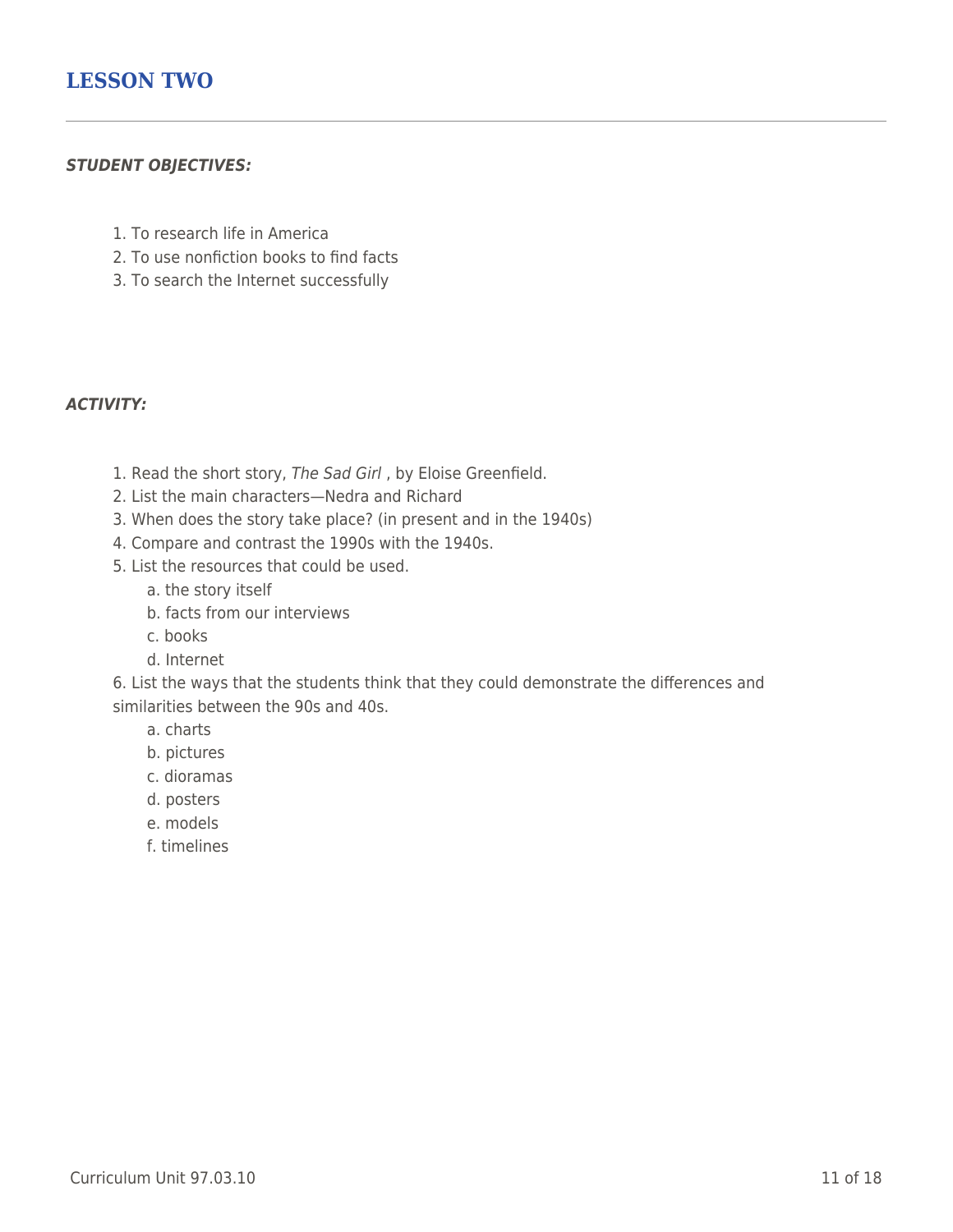### *EXTENDED ACTIVITIES:*

Have the students research the 90s and 40s, then have them select a method listed above to demonstrate what they learned.

## **LESSON THREE**

### *STUDENT OBJECTIVES:*

- 1. To read a biography for information and pleasure
- 2. To be able to identify a biographical work from a work of fiction.

### *ACTIVITY:*

- 1. Preview the book Mary McLeod Bethune by Eloise Greenfield.
- 2. Examine the illustrations of Jerry Pinkney.
- 3. List anything that is different about this books from other books you may have read or have read to you.
- 4. Read the first 4 pages aloud.
- 5. Do these pages sound like the start of a work of fiction?
- 6. Be sure to provide evidence for your responses.
- 7. List the responses on large chart paper.
	- a. The main character is named with a first and last name.
	- b. A place is named, Mayesville, South Carolina.
	- c. The main character's parents are identified by name.
	- d. The main character's date of birth is given.
- 8. Continue reading the book, stopping periodically to add to the list.

9. What kind of information have we collected? (facts about a person's life—introduce the word biography)

10. List the ways that a biography is different from a story like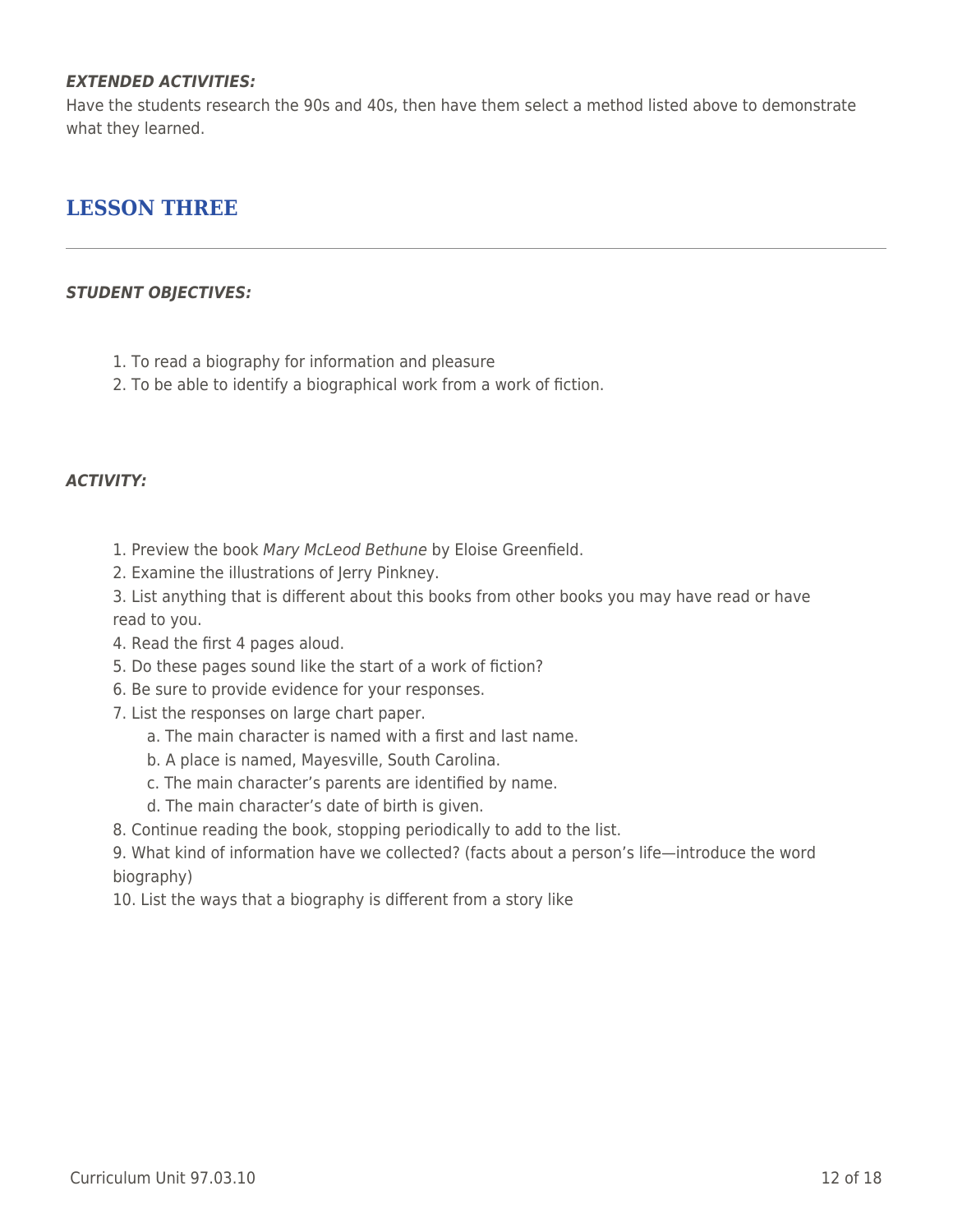The Sad Girl .

### *EXTENDED ACTIVITY:*

- 1. Copy the facts the students learned about Mary McLeod Bethune.
- 2. Distribute copies to every student.
- 3. Working in small groups (3 or 4) have the students explore ways to present the facts.
	- a. timeline
	- \_\_\_\_ b. chart
	- \_\_\_\_ c. series of illustrations
	- \_\_\_\_ d. report
	- e. play
	- f. video an interview with Mrs. Bethune
- 4. Have supplies at various tables so that the small groups can work on their presentations.
- 5. Present their finished product to the class.
- 6. After each group has made its presentation, ask if anyone has any questions about Mrs. Bethune's life that may not have been addressed in Greenfield's biography or concepts addressed that need further exploration.
- 7. The questions should have the students looking at other biographical material on Mary McLeod Bethune.

# **Notes**

- 1. Eloise Greenfield, Childtimes: a three-generation memoir , (New York: Thomas Y. Crowell, 1979) viii.
- 2. Pauli Murray, Song in a weary throat: an American pilgrimage . (New York: Harper & Row, Publishers, 1987) 135-136.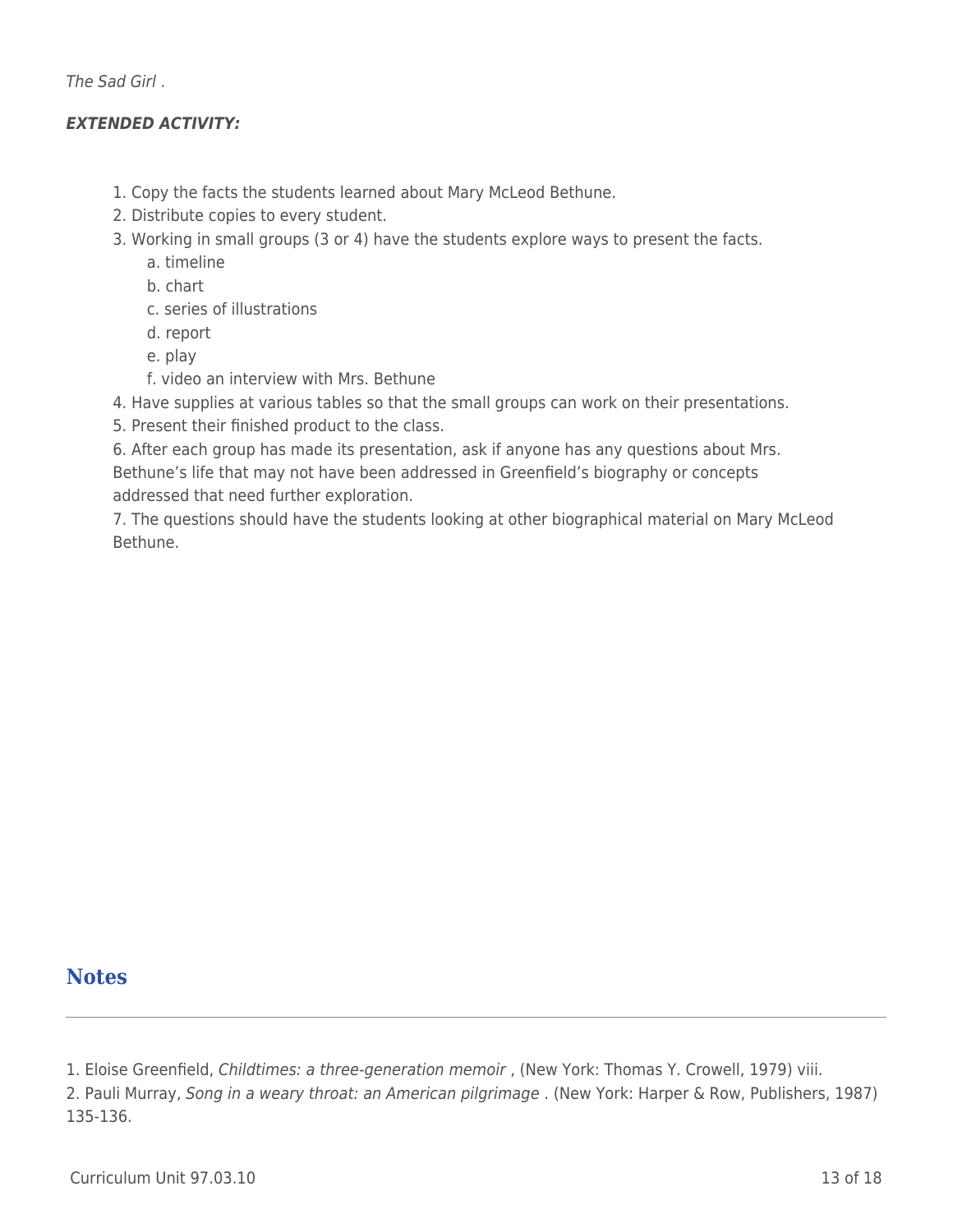## **BIBLIOGRAPHY FOR TEACHERS**

Black women in America: a historical encyclopedia; Darlene Clark Hine, editor. Brooklyn, New York: Carlson Publishing, Inc., 1993.

Each of the articles in this two volume encyclopedia are signed and include a bibliography.

Evans, Sara M. Born for liberty: a history of women in America. New York: The Free Press, 1989.

This is a comprehensive history of American women that includes all the women in this unit of study. It is a good initial source.

Gates, Henry Louis Jr. Bearing witness: selections from African-American autobiography in the twentieth century. New York: Pantheon Books, 1991.

There is a selection from Mary Church Terrell's autobiography.

Gloria Naylor: critical perspectives past and present. New York: Amistad, 1993.

Naylor's novels present contemporary black society in all its complexities.

This collection of critical essays examines themes of relations among women, of female friendship, sisterhood, and community.

Giddings, Paula. When and where I enter: the impact of black women on race and sex in America. New York: Bantam Books, 1984.

If you are looking for a wealth of little known facts, this is a great resource. The section on the Montgomery Bus Boycott includes information that Rosa Parks doesn't include in her autobiography nor does JoAnn Gibson Robinson discuss in her memoirs.

Hine, Darlene Clark. Hine sight: black women and the re-construction of of American history. Bloomington: Indiana University, 1994.

Black women's history, particularly that of working women is explored through fourteen essays.

In praise of our fathers and mothers: a black family treasury by outstanding authors and artists . complied by Wade Hudson and Cheryl Willis Hudson. East Orange, New Jersey: Just Us Books, Inc., 1997.

Over forty artists and authors have contributed pieces on the African American family. Each entry reflects the authors' and artists' unique style. The short biographical entries with photographs of the contributors at the end of the book could be useful.

Myers, Walter Dean. Now is your time! : the African-American struggle for freedom. New York: Harper Trophy, 1991.

This 292 page history could be used by middle or high school students but it might overwhelm elementary students. Elementary teachers will definitely find prose and pictures that would enrich a class project.

Murray, Pauli. Song in a weary throat: an American pilgrimage. New York: Harper & Row, Publishers, 1987.

An autobiography of a black American lawyer, poet, scholar, author, educator, administrator, religious leader, civil rights and women's movement activist who lived from 1910 to 1985 is well documented.

Parks, Rosa. My story . New York: Dial Books, 1992.

Jim Haskins writes with Rosa Parks producing a very readable account of her life. Middle and high school students could easily read

 $C$ urriculum Unit 97.03.10  $\qquad$  14 of 18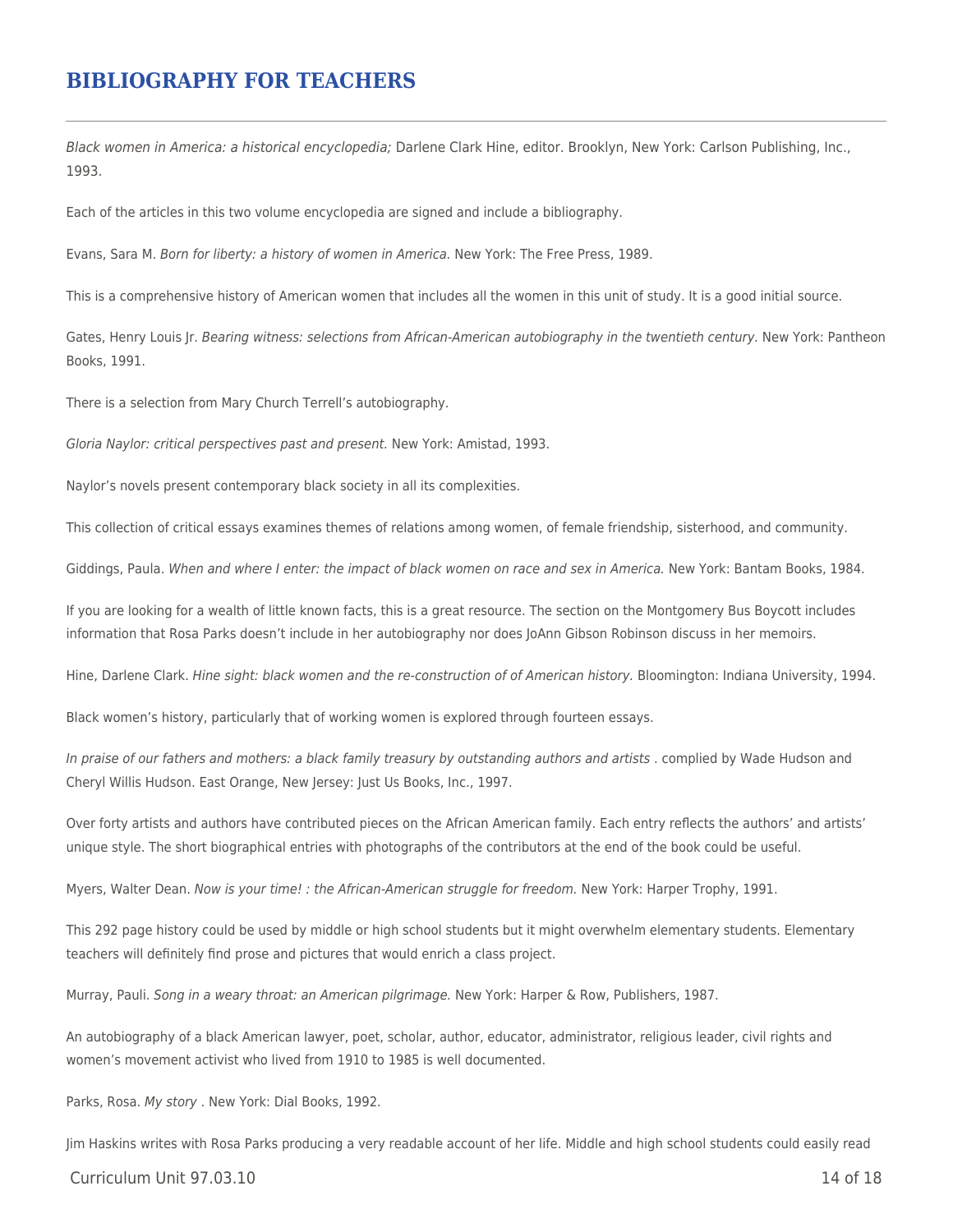this.

Robinson, JoAnn Gibson. The Montgomery bus boycott and the women who started it: the memoir of JoAnn Gibson Robinson. Knoxville: University of Tennessee Press, 1987.

This is an excellent insider's view of the Montgomery bus boycott.

Roosevelt, Eleanor and Lorena A. Hickok. Ladies of courage . New York: G. P. Putnam's Sons, 1954.

Women need to get involved in politics is the underlying theme of this work. The historical material on the suffrage movement and the women who became involved in politics could be useful.

Terrell, Mary Church. A colored woman in a white world . New York: G. K. Hall & Co., 1996.

Terrell's autobiography was originally published in 1940.

### **BIBLIOGRAPHY FOR STUDENTS**

Ash, Maureen. The Story of the women's movement. Chicago: Childrens Press, 1989.

A brief history of how women in this country have tried to gain equal rights with men is presented with many photographs.

Adler, David A. A Picture book of Rosa Parks . illus. Robert Casilla. New York: Holiday House, 1993.

This is an easy to read biography that is well illustrated.

Benjamin, Anne. Young Rosa Parks: Civil Rights Heroine . illus. Ellen Beier. Troll Associates, 1996.

This is a good example of a child's first introduction to biographies.

Many pages only have three or four short sentences.

Burch, Joann J. Marian Wright Edelman . Brookfield, Connecticut: The Millbrook Press, 1994.

Edelman is noted as the founder of the Children's Defense Fund but in this biography there is a good section on her involvement in the Student Nonviolent Coordinating Committee while at Yale and afterwards in Jackson, Mississippi.

Cooney, Barbara. Eleanor . New York: Viking, 1996.

This picture book biography of Eleanor Roosevelt reads like a story book. Cooney had done beautiful illustrations to depict Roosevelt's childhood.

Dallard, Shyrlee. Ella Baker: a leader behind the scenes . Englewood Cliffs, New Jersey: Silver Burdett Press, 1990.

This is definitely more comprehensive biography that would be appropriate for a good fourth or fifth grade reader. It includes a time line of the civil rights movement, a timetable of her life, a suggested reading list, and a good index.

Dudley, Karen. Great African Americans in government . New York: Crabtree Publishing Company, 1997.

 $C$ urriculum Unit 97.03.10 15 of 18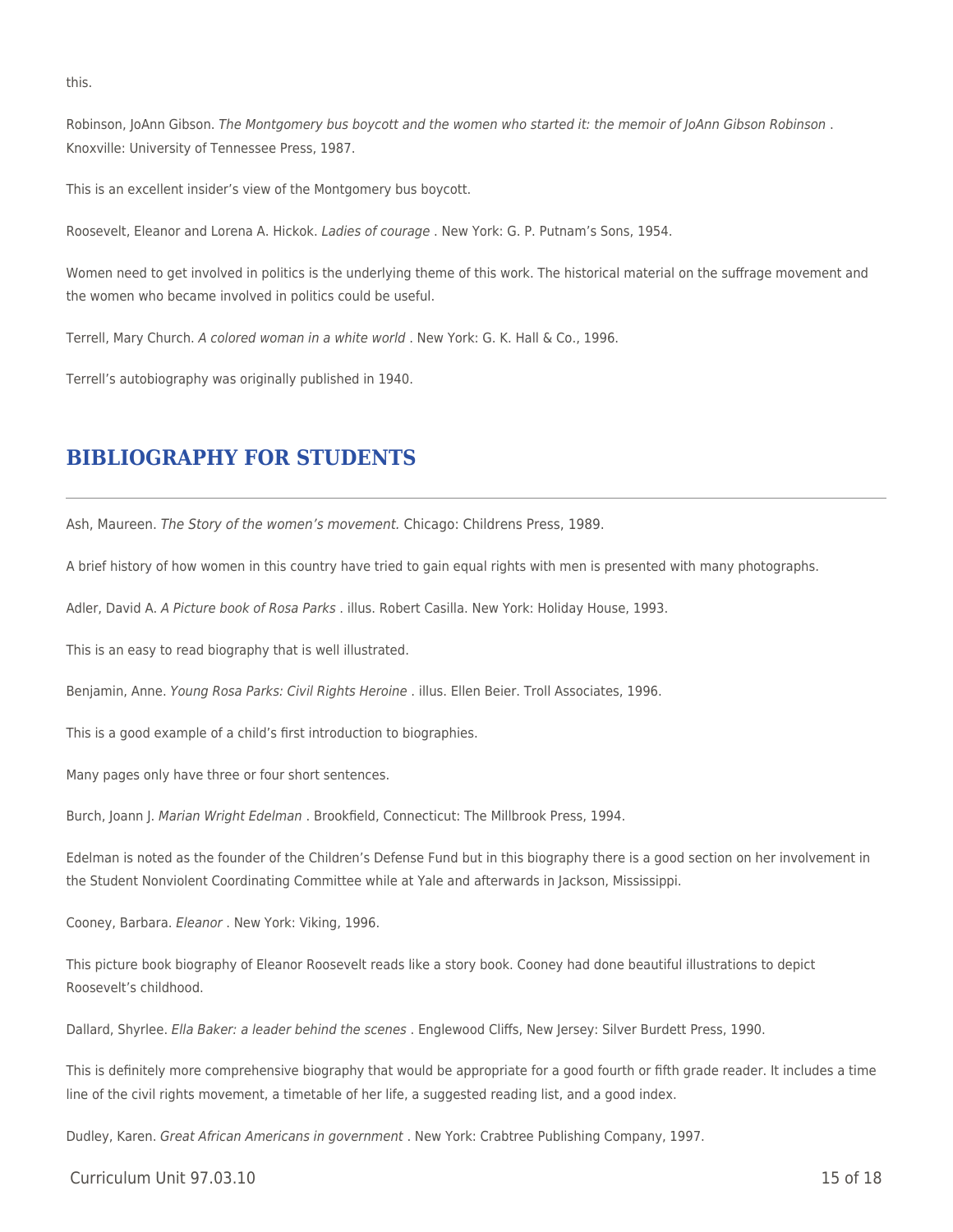Of the thirteen contemporary politicians included six are women.

Duncan, Alice Faye. The National Civil Rights Museum celebrates everyday people . photos by J. Gerard Smith. Troll Medallion, 1995. This over size history of the civil rights movement is a great supplemental source for student research. Faber, Doris. Eleanor Roosevelt: first lady of the world . illus. Donna Ruff. New York: Puffin Books, 1985. This is a biography that emphasizes Roosevelt's early years. Freedman, Russell. Eleanor Roosevelt: a life of discovery . New York: Clarion Books, 1993. This Newbery Honor Book will be a little difficult for elementary students. Friese, Kai. Rosa Parks: the movement organizes . Englewood Cliffs, New Jersey: Silver Burdett Press, 1990. This is a more difficult biography that includes a civil rights movement time line. Greene, Carol. Mary McLeod Bethune: champion for education. Chicago: Childrens Press, 1993. This is an easy to read biography with many photographs. Hacker, Carlotta. Great African Americans in history . New York: Crabtree Publishing Company, 1997. Each of the thirteen biographies include a personality profile and a table of accomplishments. This makes the reading easier. Halasa, Malu. Mary McLeod Bethune: educator . New York: Chelsea House Publishers, 1989. This comprehensive biography has an introduction by Coretta Scott King, a chronology, a list of readings, and an index. Jacobs, William Jay. Eleanor Roosevelt: a life of happiness and tears . New York: Marshall Cavendish Corporation, 1981. This is also a higher level biography that would be too difficult for most elementary students but teachers might use. King, Sarah E. Maya Angelou: greeting the morning . Brookfield, Connecticut: The Millbrook Press, 1994. The early part of Angelou's life was lived in Arkansas. The biography depicts the rural south in the 30s and 40s. Levine, Ellen. Freedom's children: young civil rights activists tell their own stories. illus. with photographs. New York: G. P. Putnam's Sons, 1993. The civil rights movement is described by people who were children during 1950s and 1960s. McKissack, Patricia A. Mary McLeod Bethune: a great American educator . Chicago: Childrens Press, 1985. This is a difficult read for elementary students but the detailed chronology could be very useful. McKissack, Patricia and Fred. Mary McLeod Bethune. Chicago: Childrens Press, 1992.

This is an easier read for elementary students with many photographs.

Mary McLeod Bethune: a great educator . illus. Ned O. Hillside, New Jersey: Enslow Publishers, Inc., 1991.

Curriculum Unit 97.03.10 16 of 18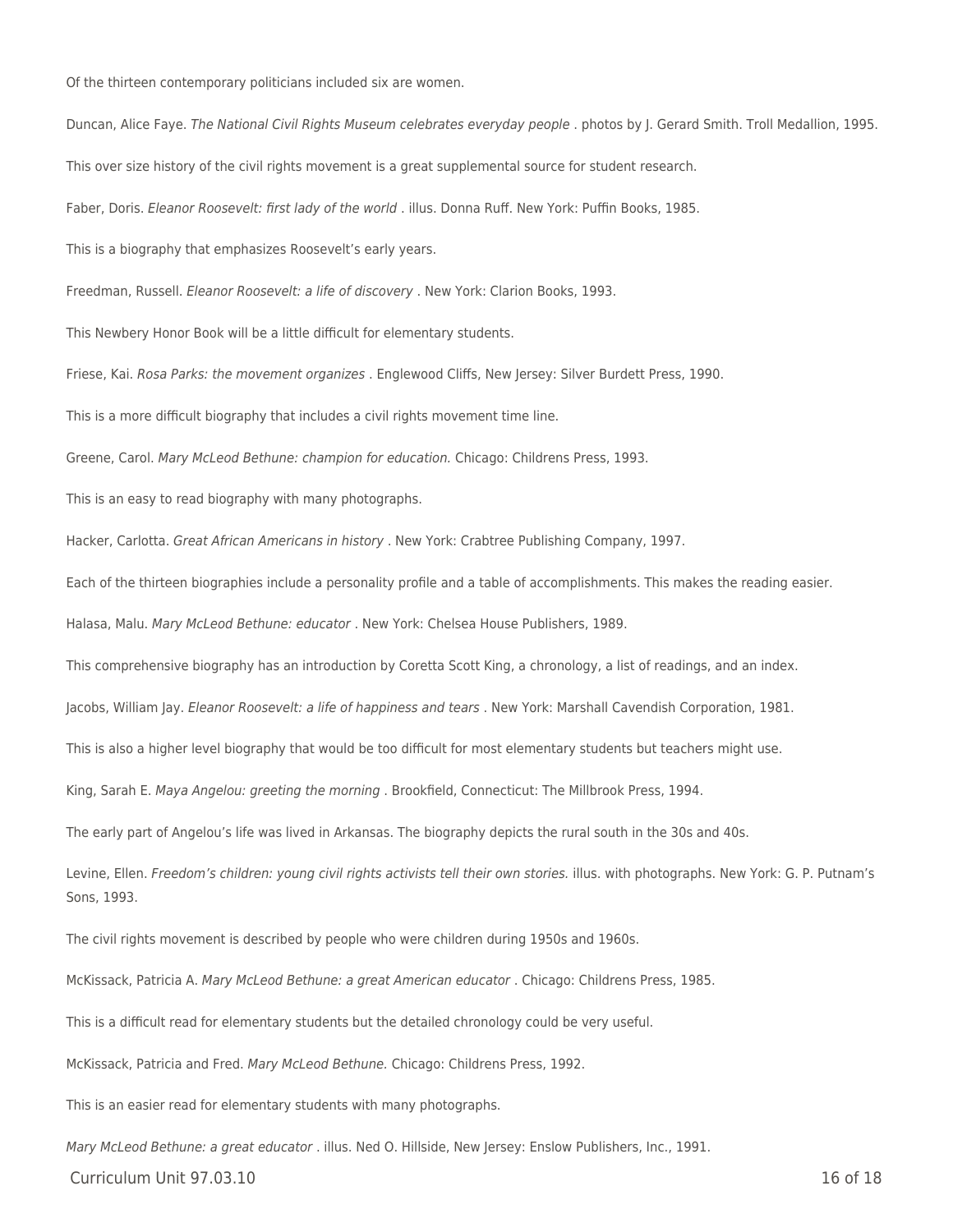This is the easiest of the McKissacks' biographies of Bethune. Early readers should be able reads this volume independently. Difficult words are in boldface type and defined in the glossary.

Meriwether, Louise. Don't ride the bus on Monday: the Rosa Parks story . illus.

David Scott Brown. Englewood Cliffs, New Jersey: Prentice-Hall, Inc., 1973.

Children can compare and contrast the illustrations in this volume with photographs in other biographies.

Myers, Walter Dean. Brown angels: an album of pictures and verse . New York: HarperCollins Publishers, 1993.

The pictures of hardworking people-of tenant farmers, porters, and teachers of the "colored" schools are an excellent addition to a unit on the civil rights movement.

Rochelle, Belinda. Witness to freedom: young people who fought for civil rights . New York: Puffin Books, 1993.

This is a wealth of primary source material. Students who integrated Little Rock's schools tell what it was like. Others tell about participating in a sit-in or a boycott.

Turner, Glennette Tilley. Take a walk in their shoes: biographies of fourteen outstanding African Americans . illus. Elton C. Fax. New York: Puffin Books, 1989.

Besides biographical material this books contains skits that the class could act out.

Turner, Robyn Montana. Faith Ringgold . Canada: Little, Brown & Company, 1993.

Ringgold's acrylic on canvas, #4 The Sunflowers Quilting Bee at Arles is depicts Walker, Truth, Wells-Barnett, Hamer, Tubman, Parks, Bethune, Baker, and van Gogh could work very well with a unit on civil rights.

### **LIST OF BOOKS BY ELOISE GREENFIELD**

Africa dream . illus. Carole Byard. New York: Harper Trophy, 1992.

Bubbles . illus. Eric Marlow. published by the author in 1972.

Childtimes: a three-generation memoir . illus. Jerry Pinkney. New York: Thomas Y. Crowell, 1979.

First pink light . illus. Jan Spivey Gilchrist. New York: Black Butterfly Children's Book, 1976.

Grandmama's joy . illus. Carole Byard. New York: Philomel Books, 1979.

Grandpa's face . illus. Floyd Cooper. New York: Philomel Books, 1988.

Honey, I love and other love poem . illus. Diane and Leo Dillon. New York: HarperCollins Publishers, 1978.

Koya DeLaney and the good girl blues . New York: Scholastic Inc., 1992.

Mary McLeod Bethune . illus. Jerry Pinkney. New York: Thomas Y. Crowell Company, 1977.

Curriculum Unit 97.03.10 17 of 18